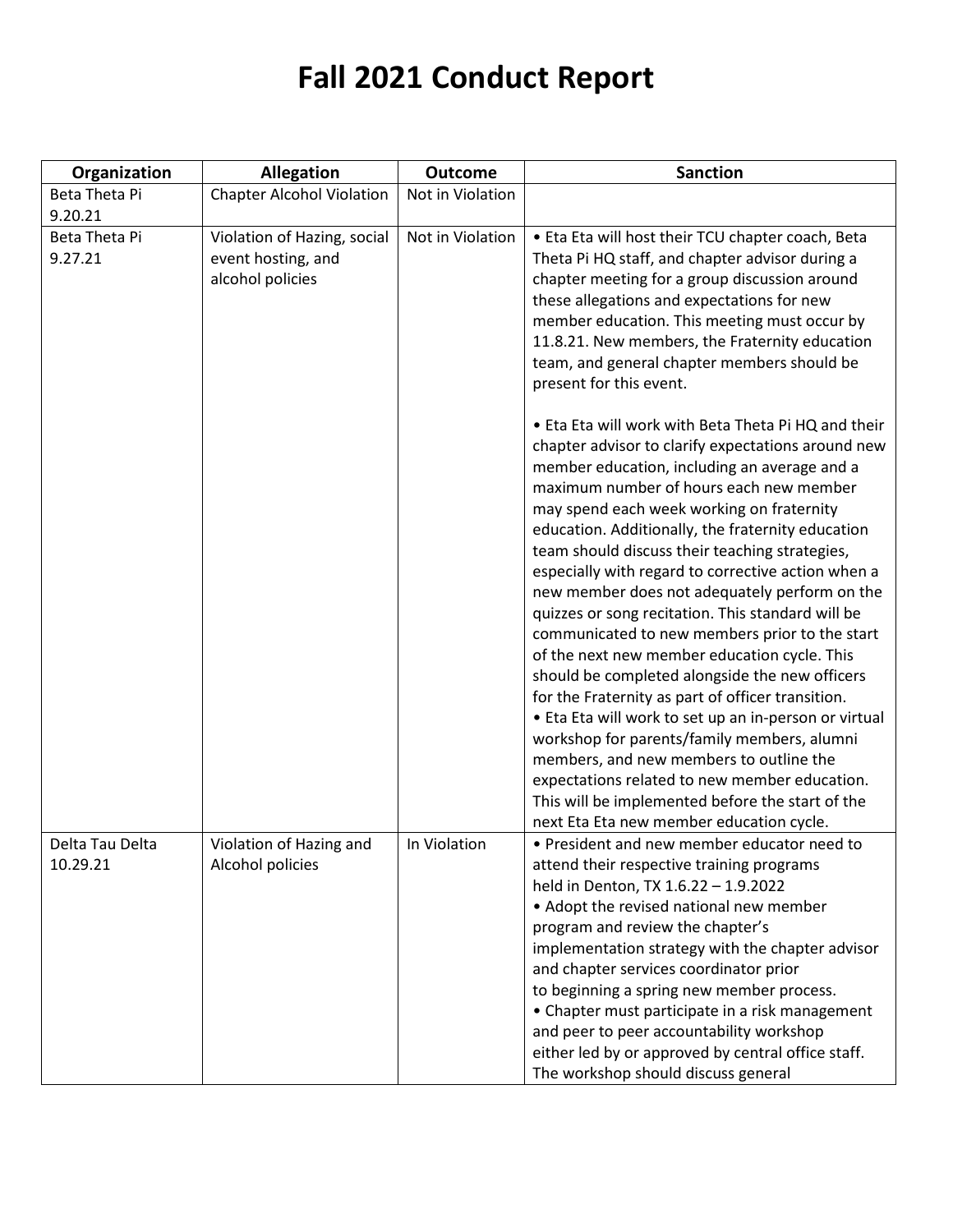| Kappa Alpha Psi<br>Fraternity, Inc.<br>10.14.21<br>Kappa Sigma | Violation of Hazing<br>policies<br>Violation of social event | Not in Violation<br>Not in Violation | risk management topics, peer to peer<br>accountability and review the chapter's conduct<br>history. At least 90% of the chapter must be in<br>attendance and the workshop must occur<br>by 1.31.2022.<br>• Chapter must participate in an alcohol education<br>program to be identified by the chapter<br>and approved by the chapter advisor and/or<br>central office staff. At least 90% of the<br>chapter must be in attendance and the workshop<br>must occur by 1.31.2022.<br>• The chapter is encouraged to send more than<br>the required five members to the 2022<br>Division Conference in Omaha, Nebraska. The<br>chapter should request to the Division<br>President how many members they would like to<br>send by 1.5.2022.<br>• Demonstration of honor board and<br>accountability process of members directly<br>involved in the incident to be shared with the<br>chapter advisor and director of risk response and<br>education prior to the completion of the Fall 2021<br>semester.<br>• Chapter President must participate in TCU<br>Presidents' Retreat (1.15.2022) and<br>FSL Leadership Day of Service (1.17.2022).<br>• Chapter leadership must be present at TCU FSL<br>Officer Training Day on 1.23.2022. Exact officers<br>will be notified of their training tracks closer to the<br>date of this event.<br>• Chapter leaders should continue to work closely<br>with Delta Tau Delta alumni advisors<br>and TCU FSL Staff to ensure compliance with the<br>outlined action plan and ensure that<br>the chapter is fully supported as they make the<br>necessary corrective actions. |
|----------------------------------------------------------------|--------------------------------------------------------------|--------------------------------------|------------------------------------------------------------------------------------------------------------------------------------------------------------------------------------------------------------------------------------------------------------------------------------------------------------------------------------------------------------------------------------------------------------------------------------------------------------------------------------------------------------------------------------------------------------------------------------------------------------------------------------------------------------------------------------------------------------------------------------------------------------------------------------------------------------------------------------------------------------------------------------------------------------------------------------------------------------------------------------------------------------------------------------------------------------------------------------------------------------------------------------------------------------------------------------------------------------------------------------------------------------------------------------------------------------------------------------------------------------------------------------------------------------------------------------------------------------------------------------------------------------------------------------------------------------------------------------------------------------------|
|                                                                |                                                              |                                      |                                                                                                                                                                                                                                                                                                                                                                                                                                                                                                                                                                                                                                                                                                                                                                                                                                                                                                                                                                                                                                                                                                                                                                                                                                                                                                                                                                                                                                                                                                                                                                                                                  |
| 8.18.21                                                        | hosting, risk<br>management, and<br>COVID-19 policies        |                                      |                                                                                                                                                                                                                                                                                                                                                                                                                                                                                                                                                                                                                                                                                                                                                                                                                                                                                                                                                                                                                                                                                                                                                                                                                                                                                                                                                                                                                                                                                                                                                                                                                  |
| Lambda Chi Alpha<br>9.10.21                                    | Violation of social event<br>hosting and alcohol<br>policies | In Violation                         | · Iota Pi Zeta must complete all action items listed<br>in the document issued by Lambda Chi Alpha<br>Headquarters on 2.14.2022.<br>· Iota Pi Zeta period of Probation will end no<br>sooner than 2.1.2023                                                                                                                                                                                                                                                                                                                                                                                                                                                                                                                                                                                                                                                                                                                                                                                                                                                                                                                                                                                                                                                                                                                                                                                                                                                                                                                                                                                                       |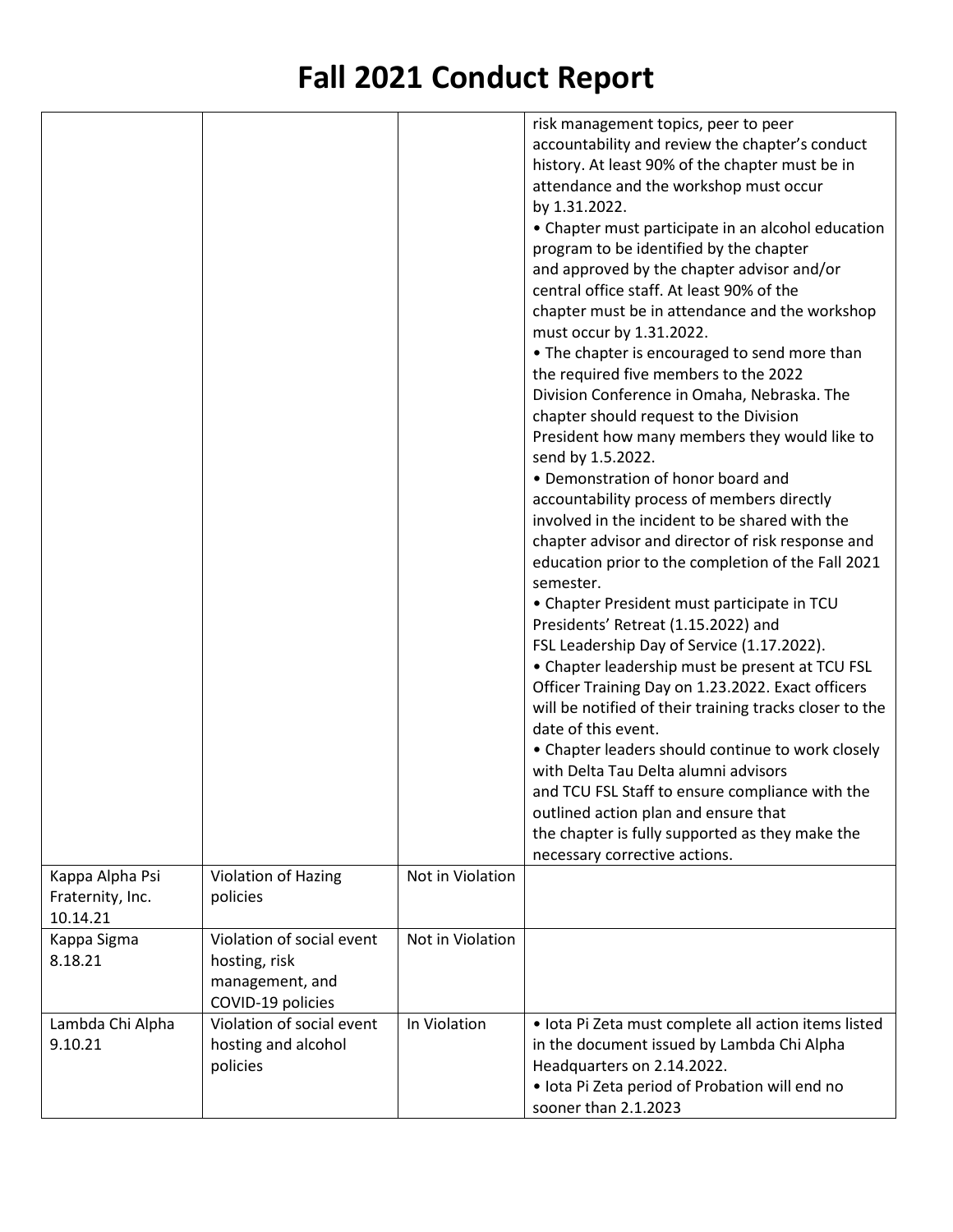|                             |                                  |                  | • lota Pi Zeta will not have the ability to host any                      |
|-----------------------------|----------------------------------|------------------|---------------------------------------------------------------------------|
|                             |                                  |                  | social events with alcohol through at least                               |
|                             |                                  |                  | 5.1.2022                                                                  |
|                             |                                  |                  |                                                                           |
| Lambda Chi Alpha<br>9.20.21 | <b>Chapter Alcohol Violation</b> | Not in Violation |                                                                           |
| Lambda Chi Alpha            | Violation of Alcohol, Risk       | In Violation     | · Iota Pi Zeta must complete all action items listed                      |
| 10.12.21                    | Management, and Social           |                  | in the document issued by Lambda Chi Alpha                                |
|                             | <b>Event Hosting policies</b>    |                  | Headquarters on 2.14.2022.                                                |
|                             |                                  |                  | · Iota Pi Zeta period of Probation will end no                            |
|                             |                                  |                  | sooner than 2.1.2023                                                      |
|                             |                                  |                  | • Iota Pi Zeta will not have the ability to host any                      |
|                             |                                  |                  | social events with alcohol through at least                               |
|                             |                                  |                  | 5.1.2022                                                                  |
| Lambda Chi Alpha            | <b>Chapter Alcohol Violation</b> | Not in Violation |                                                                           |
| 11.3.21                     |                                  |                  |                                                                           |
| Phi Delta Theta             | Violation of Hazing and          | Not in Violation | . Texas Zeta will be expected by Fall of 2022 to                          |
| 10.5.21                     | alcohol policies                 |                  | implement Phi Delta Theta's standardized four-                            |
|                             |                                  |                  | week Phikeia (new member) education program.                              |
|                             |                                  |                  |                                                                           |
|                             |                                  |                  | • Local alumni volunteers and GHQ staff will work                         |
|                             |                                  |                  | to build the chapter advisory board                                       |
|                             |                                  |                  | 3. Texas Zeta will be expected to have 100%                               |
|                             |                                  |                  | attendance at an alcohol use workshop by the end<br>of Fall 2021 semester |
|                             |                                  |                  | 4. Newly elected officers must participate in all                         |
|                             |                                  |                  | upcoming TCU training opportunities, including:                           |
|                             |                                  |                  | Presidents' Retreat (1.15.2022) and Officer                               |
|                             |                                  |                  | <b>Training Day (1.23.2022)</b>                                           |
|                             |                                  |                  |                                                                           |
|                             |                                  |                  | • All social events are expected to be planned                            |
|                             |                                  |                  | following TCU FSL social event guidelines and Phi                         |
|                             |                                  |                  | Delta Theta's event planning process, including                           |
|                             |                                  |                  | completion of event planning forms for the                                |
|                             |                                  |                  | Fraternity and Engage process for TCU.                                    |
|                             |                                  |                  | • The newly elected Risk Manager, Social                                  |
|                             |                                  |                  | Chairman, and Chapter President will be expected                          |
|                             |                                  |                  | to meet with Director of Chapter Support to                               |
|                             |                                  |                  | review the event planning process prior to the                            |
|                             |                                  |                  | chapter hosting any social functions                                      |
| Phi Delta Theta             | <b>Chapter Alcohol Violation</b> | Not in Violation |                                                                           |
| 11.6.21                     |                                  |                  |                                                                           |
| Phi Gamma Delta             | Violation of Hazing, social      | Not in Violation | . Tau Chi will put all active members involved in                         |
| (FIJI) 9.14.21              | event hosting, and               |                  | this incident through the Phi Gamma Delta                                 |
|                             | alcohol policies                 |                  | standards board process by 11.1.21                                        |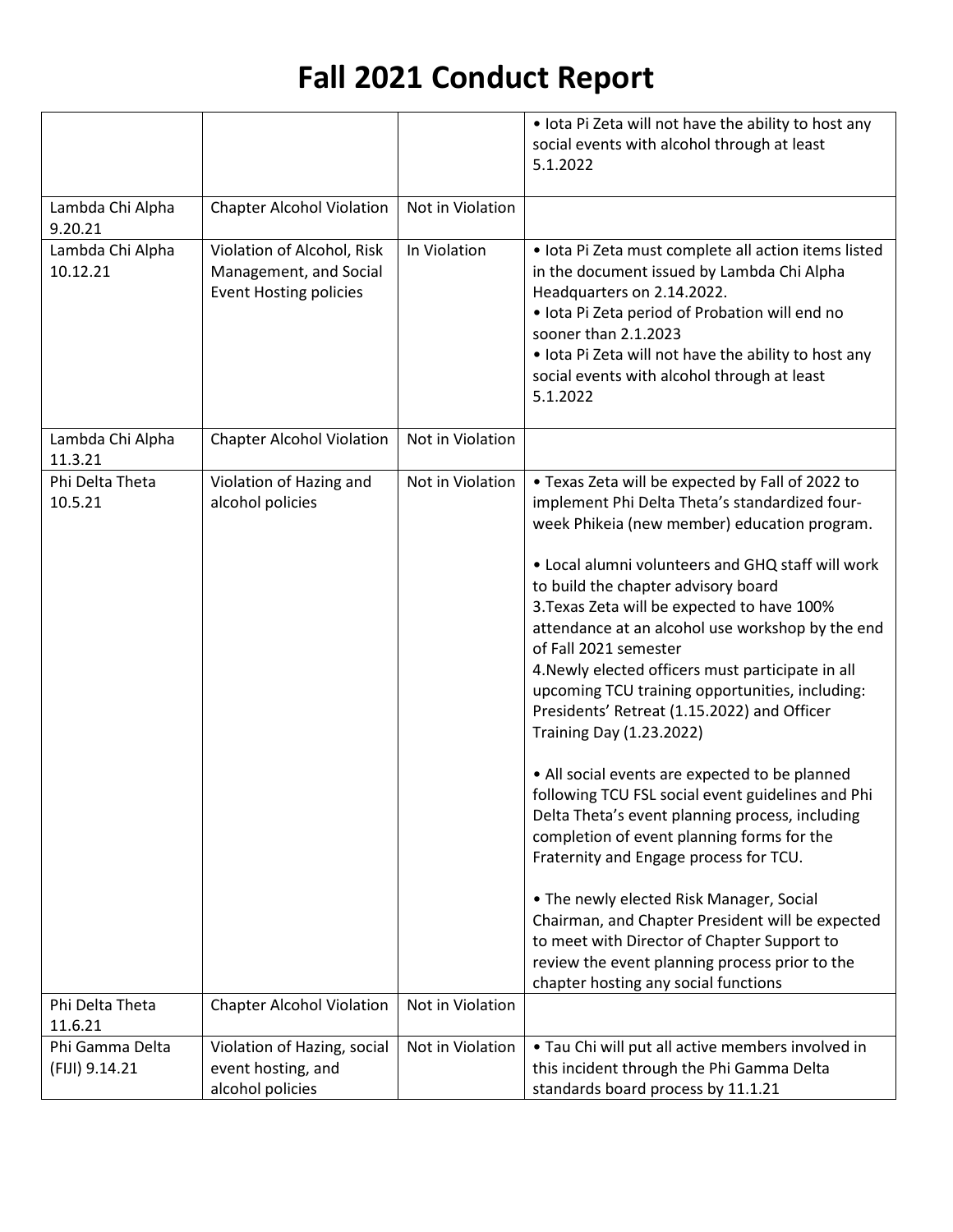|                                |                                                                                    |                  | • Tau Chi will conduct an educational conversation<br>with the members involved and the chapter<br>regarding hazing prevention. The educational<br>conversation will be guided by Phi Gamma Delta<br>HQ and must be completed by 11.1.21. Tau Chi<br>must have at least 85% of members in attendance<br>for the educational conversation. TCU FSL staff<br>(chapter coach and IFC advisor) must be notified<br>of the date at least 1 week in advance.                                                                                                                                                                                 |
|--------------------------------|------------------------------------------------------------------------------------|------------------|----------------------------------------------------------------------------------------------------------------------------------------------------------------------------------------------------------------------------------------------------------------------------------------------------------------------------------------------------------------------------------------------------------------------------------------------------------------------------------------------------------------------------------------------------------------------------------------------------------------------------------------|
| Phi Kappa Sigma<br>10.29.21    | <b>Chapter Alcohol Violation</b>                                                   | Not in Violation |                                                                                                                                                                                                                                                                                                                                                                                                                                                                                                                                                                                                                                        |
| Phi Kappa Sigma<br>11.1.21     | Violation of social event<br>hosting, and alcohol<br>policies                      | Not in Violation |                                                                                                                                                                                                                                                                                                                                                                                                                                                                                                                                                                                                                                        |
| Pi Kappa Phi<br>8.18.21        | Violation of social event<br>hosting, risk<br>management, and<br>COVID-19 policies | In Violation     | • Eta Chi will place the Pi Kappa Phi residents<br>involved in the incident through the Pi Kappa Phi<br>standards process<br>• Eta Chi will work with TCU PD to host a risk<br>management workshop addressing how to host a<br>safe event. The workshop must take place before<br>10.15.21 and have at least 85% of Eta Chi<br>members in attendance. TCU PD, IFC, and FSL<br>should be invited to attend the workshop.                                                                                                                                                                                                                |
| Pi Kappa Phi<br>9.20.21        | <b>Chapter Alcohol Violation</b>                                                   | Not in Violation |                                                                                                                                                                                                                                                                                                                                                                                                                                                                                                                                                                                                                                        |
| Sigma Alpha Epsilon<br>9.13.21 | Violation of Hazing, social<br>event hosting, and<br>alcohol policies              | Not in Violation | • Texas Beta will meet with SAE HQ and<br>participate in a goal-setting workshop to support<br>the chapter in navigating framework, neighbor<br>relations, officer transitions, and resources. The<br>workshop will be completed by 11.30.21.<br>• Texas Beta will put SAE residents involved in the<br>incident through the SAE standards board process<br>by 11.30.21.<br>• Texas Beta will continue to complete the action<br>items listed on the August 2021 chapter<br>redevelopment plan<br>• Texas Beta will work with TCU PD to host an<br>educational conversation around how to be a<br>good neighbor and host a safe event. |
| Sigma Alpha Epsilon<br>11.3.21 | Violation of social event<br>hosting, and alcohol<br>policies                      | In Violation     | • Texas Beta will conduct a full review of Minerva<br>Shield (health and safety guide) with SAE advisor<br>and headquarters staff, at least 85% of members<br>must be in attendance                                                                                                                                                                                                                                                                                                                                                                                                                                                    |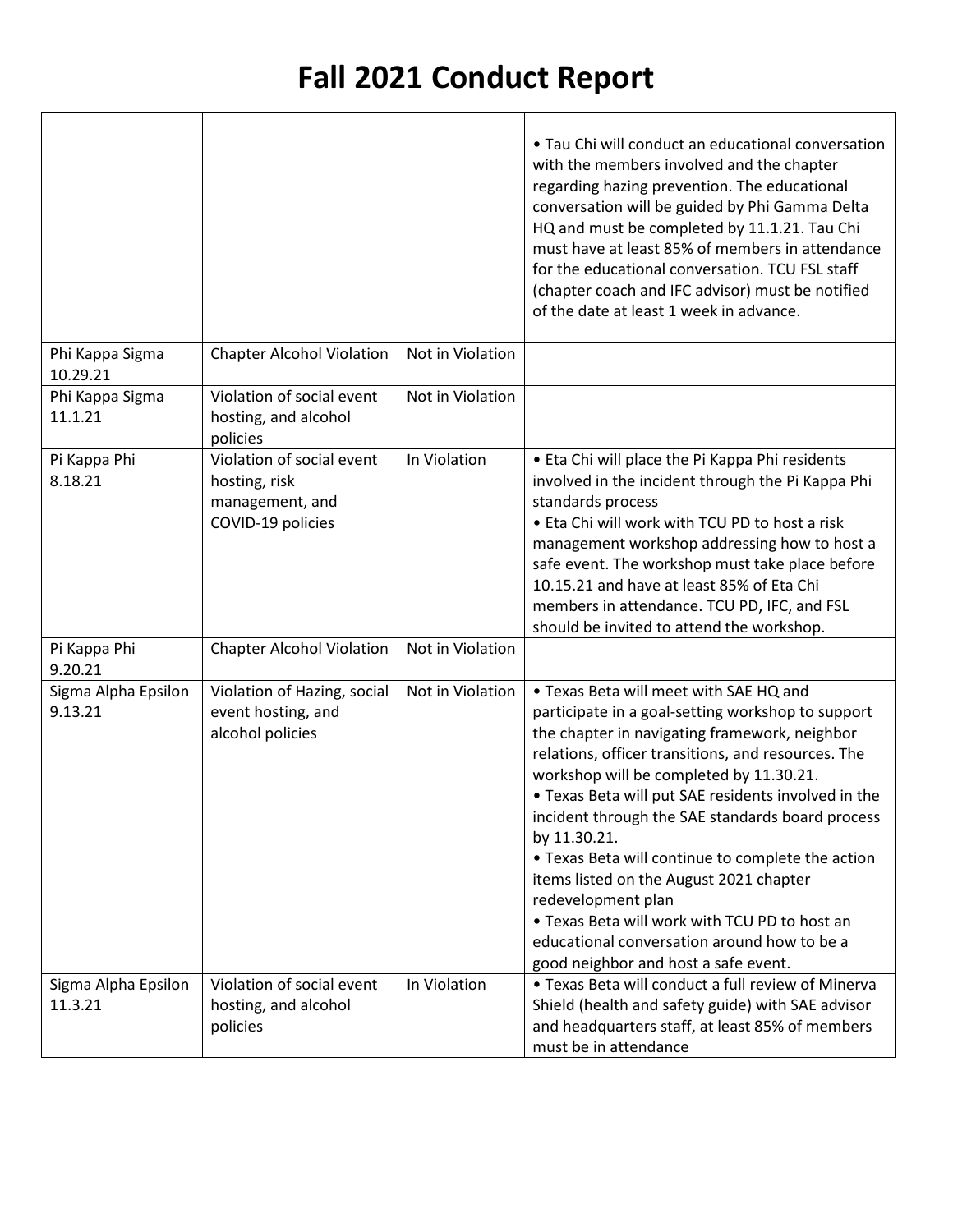|                     |                                  |                  | • Texas Beta will put all members who attended       |
|---------------------|----------------------------------|------------------|------------------------------------------------------|
|                     |                                  |                  | the event through the Sigma Alpha Epsilon            |
|                     |                                  |                  | standards process                                    |
|                     |                                  |                  | • Texas Beta will work with TCU Substance Use        |
|                     |                                  |                  | and Recovery Services (SURS) and SAE HQ to host      |
|                     |                                  |                  |                                                      |
|                     |                                  |                  | an alcohol education workshop. The workshop          |
|                     |                                  |                  | must have at least 85% of the chapter members in     |
|                     |                                  |                  | attendance.                                          |
|                     |                                  |                  | • Texas Beta must have all new members for Fall      |
|                     |                                  |                  | 2021, Spring 2022, and 10% of the total chapter      |
|                     |                                  |                  | attend the Province Leadership School in Dallas,     |
|                     |                                  |                  | TX during February 2022 (exact dates pending         |
|                     |                                  |                  | from SAE HQ)                                         |
|                     |                                  |                  | . Texas Beta leadership will attend all TCU          |
|                     |                                  |                  | Fraternity and Sorority Life Training Opportunities, |
|                     |                                  |                  | including: Presidents' Retreat (1.15.2022), FSL      |
|                     |                                  |                  | Leadership Day of Service (1.17.2022), and Officer   |
|                     |                                  |                  | <b>Training Day (1.23.2022)</b>                      |
|                     |                                  |                  | • Texas Beta leadership should continue to meet      |
|                     |                                  |                  |                                                      |
|                     |                                  |                  | regularly with their chapter advisor to ensure       |
|                     |                                  |                  | compliance with the above listed sanctions and       |
|                     |                                  |                  | educational outcomes                                 |
| Sigma Alpha Epsilon | <b>Chapter Alcohol Violation</b> | Not in Violation |                                                      |
| 11.13.21            |                                  |                  |                                                      |
|                     |                                  |                  |                                                      |
| Sigma Chi           | Violation of social event        | In Violation     | • Epsilon Mu will place the Sigma Chi residents      |
| 8.25.21             | hosting, risk                    |                  | involved in the incident through the Sigma Chi       |
|                     | management, and                  |                  | <b>Judicial Board Process</b>                        |
|                     | COVID-19 policies                |                  |                                                      |
|                     |                                  |                  | • Epsilon Mu sanctioned members will meet with       |
|                     |                                  |                  | the Sigma Chi risk manager and advisor to plan       |
|                     |                                  |                  | and implement a risk management workshop             |
|                     |                                  |                  |                                                      |
|                     |                                  |                  | designed to address how to host a safe social        |
|                     |                                  |                  | event. The risk management workshop must be          |
|                     |                                  |                  | presented at a Sigma Chi chapter meeting with        |
|                     |                                  |                  | that at least 85% of members in attendance. The      |
|                     |                                  |                  | workshop must be completed by 10.15.2021. TCU        |
|                     |                                  |                  | PD, IFC, and FSL should be invited to attend the     |
|                     |                                  |                  | workshop.                                            |
| Sigma Chi           | <b>Chapter Alcohol Violation</b> | Not in Violation |                                                      |
| 11.6.21             |                                  |                  |                                                      |
| Sigma Kappa         | Violation of Hazing              | Not in Violation | The investigative process and interviews did not     |
| 8.20.21             |                                  |                  | substantiate the above allegation; however, there    |
|                     |                                  |                  | is concern with the behavior and interactions        |
|                     |                                  |                  | between an alumna member and at least one            |
|                     |                                  |                  | active member of the chapter. That alumna            |
|                     |                                  |                  | member is recommended to no longer provide any       |
|                     |                                  |                  | support to the Kappa Eta chapter and not be          |